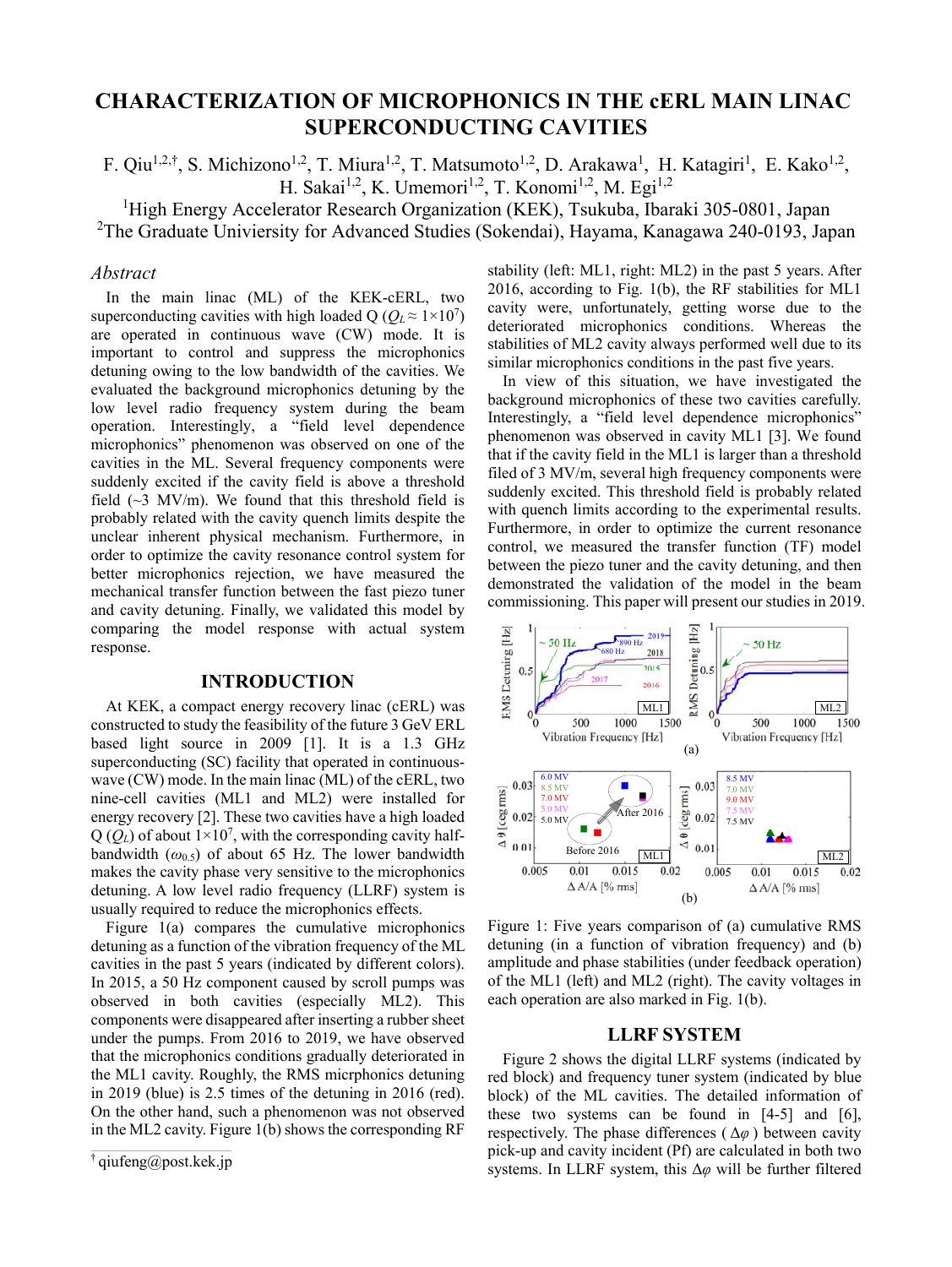by a first order low-pass filter with 2.5 kHz bandwidth to reduce the background noise. The microphonics detuning Δ*ω* is then calibrated based on the Δ*φ* by the equation

$$
\Delta \omega = \omega_{0.5} \cdot \tan(\Delta \varphi), \tag{1}
$$

where *ω*0.5 represents the half-bandwidth of the cavity. In the tuner system, the  $\Delta\varphi$  is first regulated by an integral (*I*) controller and then combined with a feedforward model (FF2 in Fig.2). This combined signal will finally drives a piezo tuner which tune the cavity resonance frequency.



Figure 2: Schematic of the digital LLRF system (indicated by red block) and frequency tuner system (indicated by blue block) of the cERL ML cavity.

## **MICROPHONICS OF ML CAVITIES**

In 2019, the operational field of ML1 was limited to 6 MV/m due to the degradation of the cavity performance [2]. We found that some high frequency components such as 680 Hz and 890 Hz were excited under 6 MV/m operation (see the accumulative RMS detuning plot at Fig.1). However, these components were disappeared when we operate the ML1 with lower field (e.g. 2 MV/m). It seems that the microphonics detuning is related with the field level in the ML1. To evaluate whether there is a field dependence of the microphonics detuning, we gradually increased the cavity voltage  $(V_c)$  by changing the set value of the LLRF system under feedback (FB) operation (see Fig. 2). The field-detuning map was then obtained by performing Fourier analysis of Δ*ω* under different cavity field.

Figure 3 shows the measured field-detuning maps of ML1 (upper) and ML2 (lower) cavities. The color code here represents the detuning spectrum power. Interestingly, an unexpected boundary, corresponding to a threshold  $V_c$ of approximately 3.1 MV, was observed in the map of the ML1. Noted that the relationship between  $V_c$  and the cavity field  $(E_{\text{acc}})$  is expressed as  $V_c$  [MV] = 1.038 [m] $\times E_{\text{acc}}$ [MV/m], i.e. the value of  $V_c$  and  $E_{\text{acc}}$  is almost same in our cavity [7]. In the field-detuning maps of the ML2, such a

"field dependence microphonics" phenomenon did not appeared.

We scanned this field-detuning maps by several times under different LLRF conditions (switching on/off the LLRF FB control loops or the frequency tuner feedback loop). The threshold voltage was reproduced almost on the same value for all of these cases. We therefore ruled out the possibility of the FB loops that caused the "field dependency microphonics" phenomenon. On the other hand, we found the value of the threshold voltage is probably related with quench limits. The cavity quench limit field of ML1 was increased from 5.9 MV/m to 6.3 MV/m by the pulse (PS) aging processing. It is interesting to see that the threshold field was also increased from 3.0 MV/m to about 3.2 MV/m. After one week beam operation, we observed that the quench limits level was reduced slightly, as well as the corresponding threshold field. Table 1 has summarized the quench limits field and the corresponding threshold field under different stage [3].



Figure 3: Field-detuning maps of ML1 (upper) and ML2 (lower) cavity. The color in the figure presents the intensity of the microphonics detuning. A threshold voltage of 3.1 MV appeared on the map of the ML1.

Table 1: Threshold Field versus Quench Limit Field

| <b>Cavity Conditions</b>    | Threshold $E_{\text{acc}}$ | <b>Quench Limits</b> |
|-----------------------------|----------------------------|----------------------|
| Before PS aging             | $3.0$ MV/m                 | $5.9$ MV/m           |
| After PS aging              | $3.2$ MV/m                 | $6.3$ MV/m           |
| After one week<br>operation | $3.1$ MV/m                 | $6.1$ MV/m           |

### **TRANSFER FUNCTION MEASUREMENT**

In the current frequency tuner system based on *I* controller, the bandwidth of the closed system is less than several Hz. However, as shown in Fig. 3, the microphonics components are distributed from DC to several hundred Hz. That is to say, the current *I* controller is not capable of suppressing the microphonics detuning. To achieve a better performance of the tuner FB system, advanced control method such as active compensation method with adaptive finite impulse response filter or active noise control method are candidate approaches [8-9]. In such methods,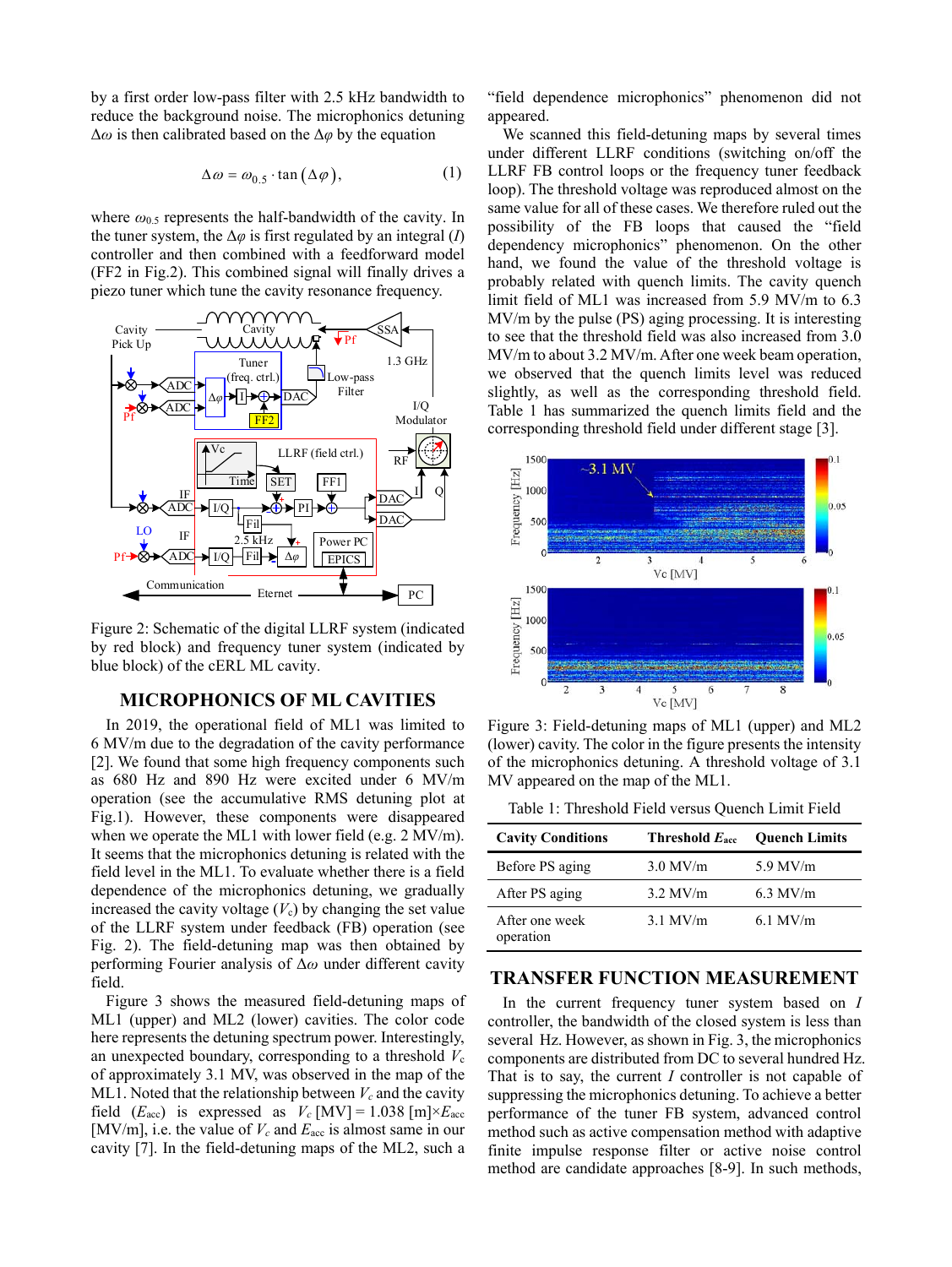prior measurement of the tuner TF model is necessary (or helpful) for the controller design.

The TF model of piezo tuner system with *N* modes is given by [8]

$$
H(s) = \left(\frac{M_0}{\tau s + 1} + \sum_{k=1}^{N} \frac{\omega_k^2 M_k}{s^2 + 2\xi_k \omega_k s + \omega_k^2}\right) e^{-T_d s} . \tag{2}
$$

The parameter  $M_0$  is the steady state gain and  $\tau$  a time constant of a low-pass filter. The parameter  $T_d$  represents the group delay of the system. The parameters  $\omega_k$ ,  $M_k$  and *ξk* represent the frequency, magnitude, and damping constant of the  $k<sup>th</sup>$  mode, respectively.

In cERL, inspired by the successful experience of a disturbance observer (DOB)-based method in the LLRF field control system [5], we also estimated the possibility of extending this method to the tuner control system in 2016 [6]. A tuner system model is also required in the design of the DOB-based controller. However, due to the time limitation in the beam commissioning, we did not have enough time to measure the complete TF model of the tuner system at that time. We only considered that the tuner system is a simple first-order model [see the first order model in (2)] with a group delay, and then used this simplified model for controller design. The experiment is not fully successful due to the oscillation of a 340 Hz mechanical mode [6].

In 2019, we have measured the tuner TF by exciting the tuner system with the sinusoidal signal from FF2 (see the yellow block in Fig. 3). The response of the cavity detuning was then calculated by LLRF system. We recorded the response of the tuner system from 5 Hz to about 340 Hz which covers the main vibration components. The frequency step is set to 1 Hz, and for each frequency point, up to 5 seconds measurements was conducted to achieve a steady state response.

The amplitude and phase response of the tuner system of ML1 (blue) and ML2 (red) are shown Fig. 4. From the amplitude response of ML1, a 340 Hz mechanical mode is easily found. This mode is in good consistence with the result in Ref. [6]. In addition, for ML1 tuner system, the steady state gain  $M_0$  is approximately 2.6 according to Fig. 4. This result is also in good agreement with the result in Ref. [6], which has a  $M_0$  of 2.7. By fitting a linear curve to the phase response plot, we can identified the system group delay of 0.11 ms by the slope of the linear curve. The other parameters in each mechanical mode can be identified by modern system identification method.

To validate the identified TF model, we have compared the response of the TF model and actual tuner system in the ML1 cavity. Firstly, we operated the tuner system and LLRF system with the open-loop. In the next step, we excited the tuner system with two types of signals, type-A and type-B. In the case of the type-A, the excited signal is a 50 Hz square wave signal with amplitude  $a_1$ . In the case of the type-B, the excited signal is a 20 Hz square-wave with the amplitude 4⋅*a*<sub>1</sub>. Finally, we measured the corresponding cavity detuning response of this two cases.

Figure 5(a) has compared the response of the type-A signal of the actual system (indicated by blue color) and the TF model (indicated by red color). Similarly, Figure 5(b) compared the responses of the type-B signal. The results are in good agreement in both of these two cases.



Figure 4: Tuner amplitude (upper) and phase (lower) response as a function of exciting frequency of ML1 (blue) and ML2 (red).



Figure 5: Comparison of the square-wave response of the transfer function model (red) and actual tuner system (blue). We have applied two types of square wave. (a) Type-A, 50 Hz and amplitude =  $a_1$ , (b) Type-B, 20 Hz and amplitude = 4∙*a*1.

## **SUMMARY**

The microphonics detuning is increased in the past five years in one of the ML cavities. After investigating the cavity back-ground microphonics carefully, a "field level dependency microphonics" phenomenon was observed. Several components were suddenly appeared if the cavity field is above a threshold field of 3 MV/m. This threshold field is probably related with the quench limits although the internal mechanism is still not well understood. Furthermore, we have measured the TF model of the tuner system, and then validate the model by comparing the model response with the measured system response. For the future work, we will optimize our tuner control with the identified TF model.